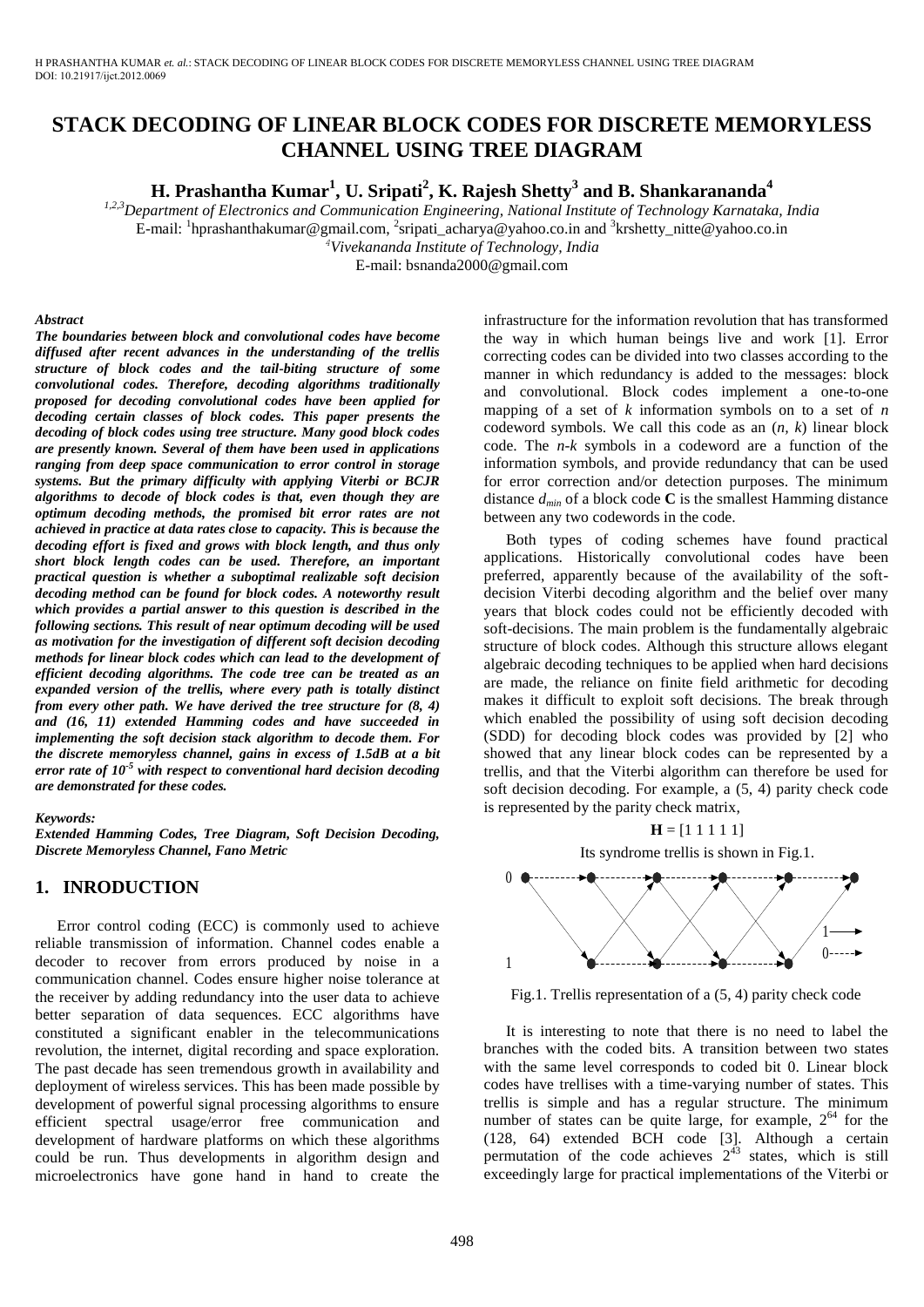Bahl-Cocke-Jelinek-Raviv (BCJR) algorithm [4]. In spite of exponential increase in computational complexity, the soft decision decoding using trellis diagram performs 2 to 3dB better than hard decision decoding (HDD) over additive white Gaussian noise (AWGN) channel. This much amount of coding gain is very significant. 3dB of coding gain can reduce the required bandwidth by 50% or increase data throughput by a factor of 2 or increase range by 40% or reduce antenna size by 30% or reduce transmitter power by a factor of 2. Therefore collectively we can say that coding gain increases the system performance or reduces cost or both [5]. Since SDD increases the error correcting capability of the code by correcting more number of soft errors and henceforth increases the coding gain compare to HDD. The potential of SDD over HDD is illustrated in Fig.2 for the (5, 4) single parity check code. From the graph we conclude that at bit error rate (BER) of  $10^{-5}$ , SDD using Viterbi algorithm performs 2.3dB better than HDD.



Fig.2. Performance for the (5, 4) block code with HDD and SDD over AWGN channel using Viterbi algorithm

# **2. TREE REPRESENTATION OF SYSTEMATIC LINEAR BLOCK CODES**

It is well known that the fixed amount of computation required by the Viterbi algorithm is not always needed, particularly when the noise is light or signal to noise ratio is high [6]. For example, assume that an (*n, k*) linear block code is transmitted without error over a channel. The Viterbi algorithm will still perform on the order of  $2^{\min\{k, n-k\}}$  computations per decoded information block, all of which is wasted effort in this case. In other words, it is often desirable to have a decoding procedure whose effort is adaptable to the noise level. Sequential decoding using tree diagram is such a type of algorithm. Sequential decoding describes any algorithm for decoding channel codes which successively explores the code tree by moving to new nodes from an already explored node. The purpose of tree searching algorithms is to search through the nodes of the code tree in efficient way, that is, without having to examine too many nodes, in an attempt to find the maximum likelihood path. Each node examined represents a path through

part of the tree. Whether a particular path is likely to be part of the maximum likelihood path depends on the metric value associated with that path. The metric is a measure of the "closeness" of a path to the received sequence [7]. Every linear block code can be represented graphically by means of a tree. Fig.3 represents general tree representation for an (*n, k*) systematic linear block code.



Fig.3. Tree representation of a binary (*n, k*) block code

This tree has the following structures:

- 1) Tree consists of  $n + 1$  levels.
- 2) For  $0 \le i \le k$ , there are  $2^i$  nodes at the *i*<sup>th</sup> level of the tree. There is only one node  $s_0$  at the zeroth level of the tree called the initial node (or root) of the tree, and there are  $2^k$  nodes at the  $n^{th}$  level of the tree, which are called the terminal node of the tree.
- 3) For  $0 \le i \le k$ , there are two branches leaving every node *s<sup>i</sup>* at level *-i* and connecting to two different nodes at level *–*(*i+1*). One branch is labeled with an information symbol 0, and the other branch is labeled with an information symbol 1. For  $k \le i \le n$ , there is only one branch leaving every node  $s_i$  at level  $-i$  and connecting to one node at level  $-(i+1)$ . This branch is labeled with a parity check symbol, either 0or 1.
- 4) The label sequence of path connecting the initial node  $s_0$  to a node  $s_k$  at the  $k^{th}$  level corresponds to an information sequence **m** of *k* bits. The label sequence of the path connecting the initial node  $s_0$  through a node  $s_k$ at the  $k^{th}$  level to a terminal node  $s_n$  at the  $n^{th}$  level is a codeword **C**. The label sequence of the tail connecting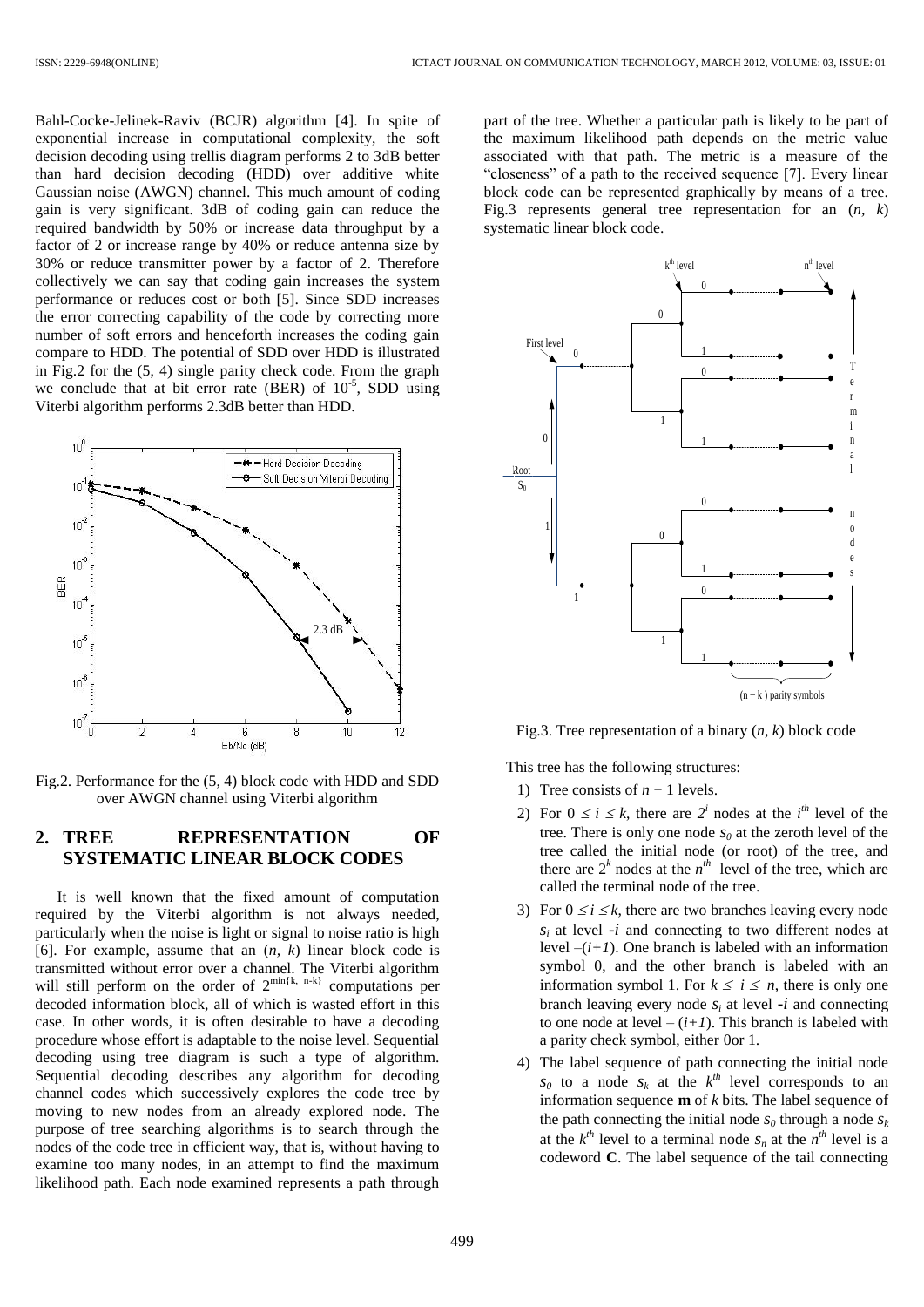node  $s_k$  to node  $s_n$  corresponds to the *n*-*k* parity check symbols of the codeword.

The generator matrix **G** of an (8, 4) extended Hamming code with minimum Hamming distance *dmin*=4 in systematic form is given below.

$$
\mathbf{G} = \begin{bmatrix} 1 & 0 & 0 & 0 & 1 & 0 & 1 & 1 \\ 0 & 1 & 0 & 0 & 1 & 1 & 1 & 0 \\ 0 & 0 & 1 & 0 & 0 & 1 & 1 & 1 \\ 0 & 0 & 0 & 1 & 1 & 1 & 0 & 1 \end{bmatrix}
$$

The above generator matrix generates all possible valid codewords in systematic form. Fig.4 shows the tree representation of a binary extended Hamming code generated by **G.**



Fig.4. Tree representation of an (8, 4) Hamming code

# **3. DECODING WITH THE STACK ALGORITHM**

The tree representation of a linear block code can be used to facilitate stack decoding. In the Zigangirov - Jelinek (ZJ) or stack algorithm, an ordered list or stack of previously examined paths of different lengths is kept in storage. Each stack entry contains a path along with its metric, the path with the largest metric is placed on top, and the others are listed in order of decreasing metric. Each decoding step consists of extending the top path in the stack by computing the Fano metrics of its succeeding branches and then adding these to the metric of the top path to form new paths, called the successors of the top path. The top path is then deleted from the stack, its successors are inserted and the stack is rearranged in order of decreasing metric values. When the top path in the stack has highest Fano metric and also it is the end of tree, the algorithm terminates.

Stack algorithm commonly uses a probabilistic branch metric, namely, the Fano metric, which can be written for a continuous (or Gaussian) channel as [3]

$$
M(\eta \mid v_l) = -\log_2[1 + \exp(-4\frac{(2v_l - 1)r_l\sqrt{Es}}{N_0})]
$$
 (1)

where,  $M(r_1/v_1)$  is the branch metric for the  $l^{th}$  branch,  $E_s$  is the energy per transmitted bit and  $N_0$  is the one-sided noise power density. For a discrete memoryless channel with a uniformly distributed source and a crossover probability *p*, the above Fano metric reduces to

$$
M(\eta|v_l) = \log_2 p(\eta|v_l) - \log_2 p(\eta) - R \tag{2}
$$

Here, *R* is the rate of the code in use,  $p(r_1/v_1)$  is the channel transition probability of the received symbol  $r<sub>1</sub>$  given the transmitted symbol  $v_1$ ,  $p(r_1)$  is a channel output symbol probability [8]. Fano's original selection of this metric was based on a heuristic argument, and on occasion other researchers/designers have used other metrics.

We assume a binary phase shift keying (BPSK) modulation, where the bits  $c_i \in \{0, 1\}$  are mapped to the transmission bits  $x_i \in \{+1, -1\}$  corresponding to the relation

$$
x_i = (-1)^{C_i}; i \in [1, n]
$$
 (3)

After transmission over the AWGN channel, we obtain the probability distribution depicted in Fig.5.



Fig.5. PDF for received symbol **y**

We assume that the *y-*axis in previous figure is divided in to intervals of width  $\Delta y$ . In practical systems, this value is often quantized. In our decoder analysis, the received signal is quantized to 3 bits, resulting in  $2^3$  different quantization levels, using uniformly spaced quantization thresholds [9]. The block interprets  $0_4$  as the most confident decision that the codeword bit is a 0 and interprets  $1_4$  as the most confident decision that the codeword bit is a 1. The values in between these represent less confident decisions. Thus a binary input, continuous valued output has changed to 8-ary DMC. Below figure shows 8-level soft quantized DMC.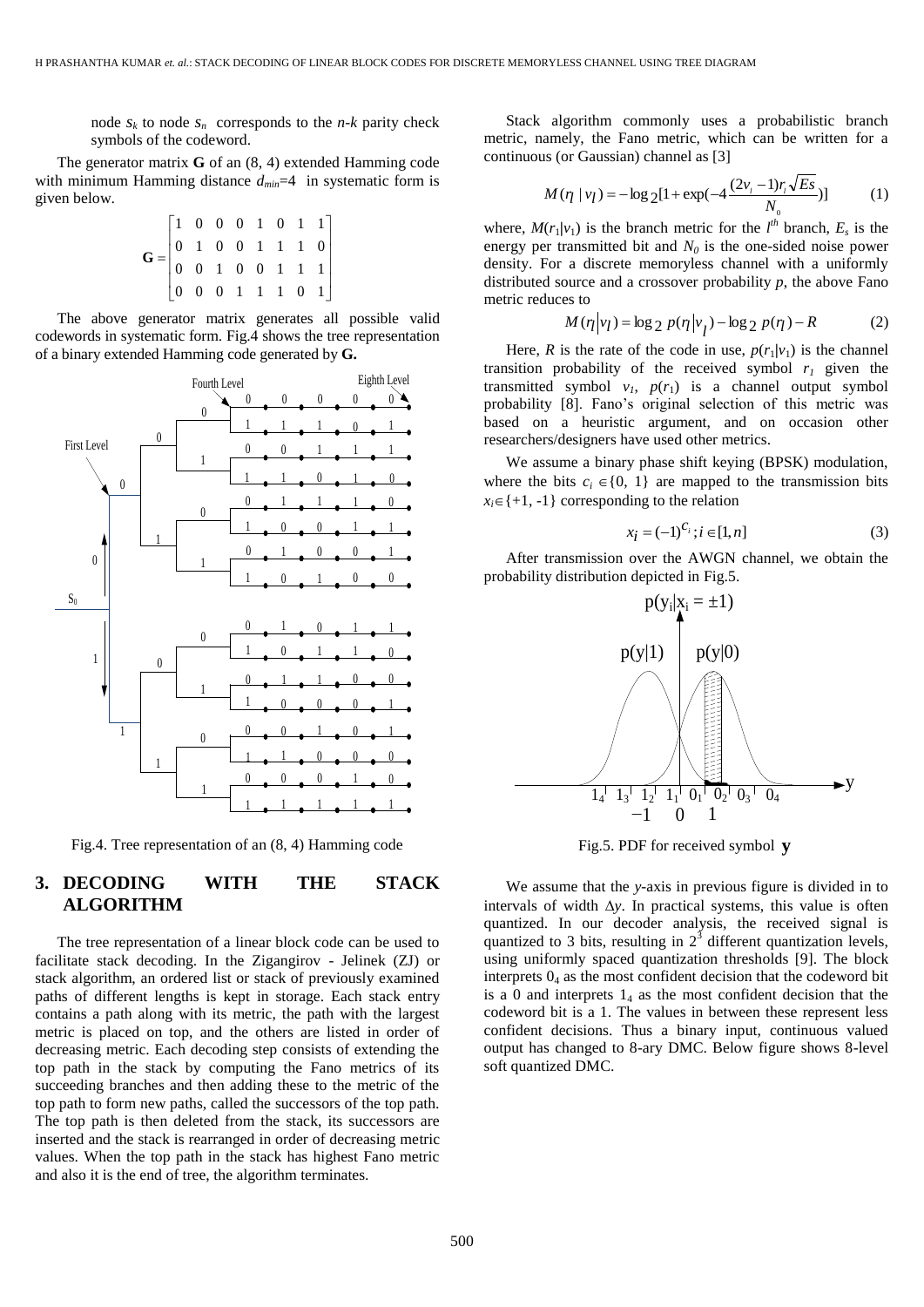

Fig.6. Binary input 8-ary output DMC

We now proceed to a description of the stack decoding algorithm by means of a set of rules for updating the stack entries and for backward or forward translations through the tree.

- **Step 1:** Load the stack with the origin node in the tree, whose metric is taken to be zero.
- **Step 2:** Compute the metrics of the successors of the top path in the stack.
- **Step 3:** Delete the top path from the stack.
- **Step 4:** Insert the new paths in the stack and rearrange the stack in order of decreasing metric values.
- **Step 5:** If the top path in the stack ends at terminal node in the tree with highest metric value, stop. Otherwise, return to Step 2.

When the algorithm terminates, the top path with highest metric in the stack is taken as the decoded path. We present an example to illustrate these ideas.

### **Example 1:**

A binary (8, 4) extended Hamming code associated with the tree in Fig.4 is used to encode the information sequence  $x=(0000)$ , resulting in the codeword  $v = (00000000)$ . This codeword is transmitted over the binary input, 8-ary output DMC with transition probabilities  $p(r/v)$  given by the entries [10] shown in Table.1.

Table.1. Transition probabilities *p*(*r|v*) for binary input, 8-ary output DMC

| $\vert_{\mathrm{v}}$ | $0_4$ | 0 <sub>3</sub> |  |  | $0_2$ $0_1$ $1_1$ $1_2$ $1_3$ $1_4$ |                                                                                                                                                             |
|----------------------|-------|----------------|--|--|-------------------------------------|-------------------------------------------------------------------------------------------------------------------------------------------------------------|
|                      |       |                |  |  |                                     | $\boxed{0}$ $\boxed{0.434}$ $\boxed{0.197}$ $\boxed{0.167}$ $\boxed{0.111}$ $\boxed{0.058}$ $\boxed{0.023}$ $\boxed{0.008}$ $\boxed{0.002}$                 |
|                      |       |                |  |  |                                     | $\boxed{1}$ $\boxed{0.002}$ $\boxed{0.002}$ $\boxed{0.008}$ $\boxed{0.023}$ $\boxed{0.058}$ $\boxed{0.111}$ $\boxed{0.167}$ $\boxed{0.197}$ $\boxed{0.434}$ |

The sequence  $r = 0.40404111110404$  is received. Error bits  $(4<sup>th</sup>, 5<sup>th</sup>, and 6<sup>th</sup> position)$  are shown in dark. Using Eq.(2), the Fano metric is computed as follows.

Table.1(a). Fano metrics for binary input, 8-ary output DMC

|  |  |  | $\begin{bmatrix} \mathbf{r} \\ \mathbf{v} \end{bmatrix}$ $\mathbf{0}_4$ $\mathbf{0}_3$ $\mathbf{0}_2$ $\mathbf{0}_1$ $\mathbf{0}_1$ $\mathbf{1}_1$ $\mathbf{1}_2$ $\mathbf{1}_3$ $\mathbf{1}_4$ |  |
|--|--|--|-------------------------------------------------------------------------------------------------------------------------------------------------------------------------------------------------|--|
|  |  |  | $\boxed{0}$ $\boxed{0.49}$ $\boxed{0.44}$ $\boxed{0.31}$ $\boxed{-0.11}$ $\boxed{-1.04}$ $\boxed{-2.55}$ $\boxed{-4.18}$ $\boxed{-7.27}$                                                        |  |
|  |  |  | $\boxed{1}$ -7.27 -4.18 -2.55 -1.04 -0.11 0.31 0.44 0.49                                                                                                                                        |  |

The metrics are scaled by 9/0.49 to obtain integer metrics as shown below.

Table.1(b). Scaled Fano metrics

| $\sqrt{v}$ | $\begin{array}{c c c c c c c c} r & 0_4 & 0_3 & 0_2 & 0_1 & 1_1 & 1_2 & 1_3 & 1_4 \end{array}$ |                                         |  |  |  |
|------------|------------------------------------------------------------------------------------------------|-----------------------------------------|--|--|--|
|            |                                                                                                | 9   8   6   -2   -18   -46   -75   -131 |  |  |  |
|            | $1 \mid -131 \mid -75 \mid -46 \mid -18 \mid -2 \mid 6 \mid$                                   |                                         |  |  |  |

Use this Fano metric and apply stack algorithm to obtain the transmitted codeword. The results are shown in Table.2.

Table.2. Decoding steps for the stack algorithm

| Step 1<br>0(9)<br>$1(-131)$                                                            | Step 2<br>00(18)<br>$01(-122)$<br>$1(-131)$                                             | Step 3<br>000(27)<br>$001(-113)$<br>$01(-122)$<br>$1(-131)$                                                                       |
|----------------------------------------------------------------------------------------|-----------------------------------------------------------------------------------------|-----------------------------------------------------------------------------------------------------------------------------------|
| Step 4<br>0001(25)<br>0000(9)                                                          | Step 5<br>00011(23)<br>0000(9)<br>$001(-113)$<br>$01(-122)$<br>$1(-131)$                | Step 6<br>000111(21)<br>0000(9)<br>$001(-113)$<br>$01(-122)$<br>$1(-131)$ contd.,                                                 |
| Step 7<br>0001110(30)<br>0000(9)<br>$001(-113)$<br>$01(-122)$<br>$1(-131)$             | Step 8<br>0000(9)<br>00011101(-101)<br>$001(-113)$<br>$01(-122)$<br>$1(-131)$           | Step 9<br>$00000(-9)$<br>$00011101(-101)$<br>$001(-113)$<br>$01(-122)$<br>$1(-131)$                                               |
| Step 10<br>$000000(-27)$<br>$00011101(-101)$<br>$001(-113)$<br>$01(-122)$<br>$1(-131)$ | Step 11<br>$0000000(-18)$<br>$00011101(-101)$<br>$001(-113)$<br>$01(-122)$<br>$1(-131)$ | Step 12<br>$00000000(-9) \rightarrow$ Successful<br><b>Decoding</b><br>$00011101(-101)$<br>$001(-113)$<br>$01(-122)$<br>$1(-131)$ |

Here we can note that stack algorithm corrected three bit soft errors. We have checked the algorithm exhaustively for many error patterns of this kind and found that stack decoder corrected all of them. Hence, by employing this approach, we were able to correct many error patterns of weight exceeding the error correcting capability (hard decision) of the code.

Simulations have been performed by employing eight level soft quantization and known channel state information (CSI). Simulation results (Fig.7 and Fig.8) quantify the bit error rate (BER) for HDD and stack decoding of (8, 4) and (16, 11) Hamming codes.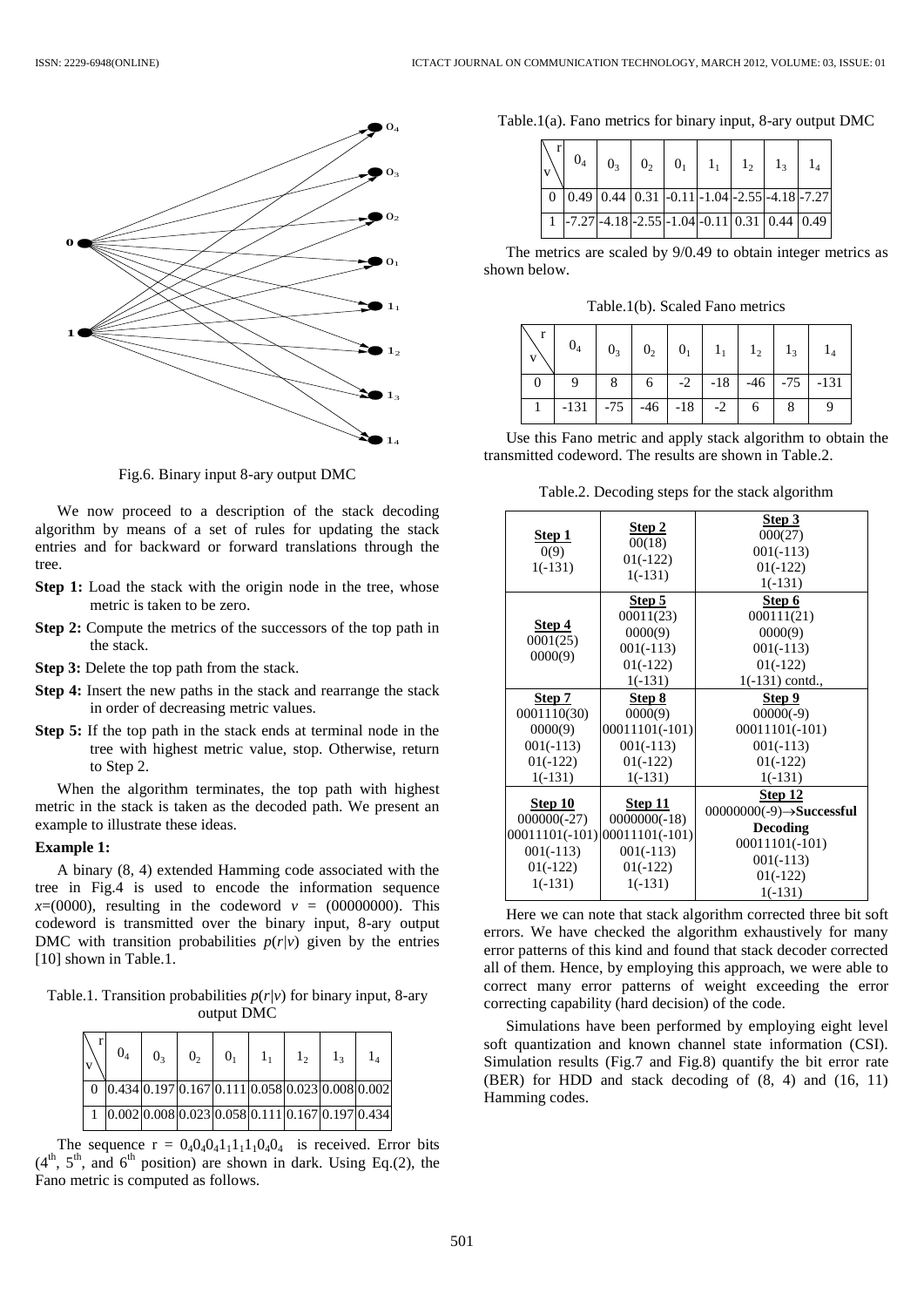

Fig.7. Performance for the (8, 4) extended Hamming code over AWGN with HDD and Stack decoding

For an  $(8, 4)$  Hamming code, a BER of  $10^{-5}$  using HDD requires an SNR of 9.8dB while for the soft decision stack algorithm, the same BER is achieved with 7.8dB. Hence, soft decision stack decoding performs 2dB better than HDD.



Fig.8. Performance for the (16, 11) extended Hamming code over AWGN with HDD and Stack decoding

In a similar manner, it is observed that the (16, 11) Hamming code with HDD achieves a BER of  $10^{-5}$  at an SNR of 8.6dB while the soft decision stack algorithm achieves the same BER at an SNR of 7dB. Thus, soft decision stack decoding performs 1.6dB better than HDD.

### **4. CONCLUSION**

A simple, efficient and near optimal decoding scheme for linear block codes using tree representation has been proposed in this paper. It is interesting to notice that the technique proposed

in this paper can be used to decode any linear block code. Sequential decoding schemes have some drawbacks (such as variable decoding effort) that are well known in the context of decoding of convolutional codes. Since block codes have a finite tree, the average number of computations and the decoding effort are always bounded. Very noisy received sequences typically require a large number of computations with a stack decoder, sometimes more than the fixed number of computations required by the Viterbi algorithm; however, since very noisy received sequences do not occur very often, the average number of computations performed by a stack decoder is normally much less than fixed number performed by the Viterbi algorithm. It is well known that the (8, 4) single bit error correcting extended Hamming code with hard decision decoding corrects only a single bit error over the span of the codeword, while soft decision stack decoding corrects many three bit patterns of soft errors. This in turn results in a coding gain for transmission over the AWGN channel when compared to HDD.

One of the main challenges in adoption and deployment of wireless networked sensing applications is ensuring reliable sensor data collection and aggregation, while satisfying the low cost, low energy operating constraints typical of such applications. A wireless sensor network is inherently vulnerable to different sources of unreliability due to transient failures in circuits and communication channels. The sources of unreliability can be classified into two categories: (1) faults that change behavior permanently, and (2) failures that lead to transient deviations from normal behavior, termed as soft failures [11]. Hence it is necessary to provide a proper error control scheme to reduce the bit error rate in such applications.

Asymmetric codes with low encoding complexity (encoding is usually performed at sensor nodes which are simple in construction and have power constraint), possessing modest error correcting capability (because of low data rates and proximity between transmitter and receiver) with moderately high decoding complexity (decoding is usually done at the base station which has greater resources than the sensor nodes) are employed. The codes along with the decoding schemes proposed in this paper are well suited to meet this requirement.

## **REFERENCES**

- [1] Daniel J. Costello and G. David Forney, "Channel coding: The road to channel capacity", *Proceedings of IEEE*, Vol. 95, No. 6, pp. 1150-1177, 2007.
- [2] J.K. Wolf, "Efficient maximum likelihood decoding of linear block codes using a trellis", *IEEE Transactions on Information Theory*, Vol. 24, No. 1, pp. 76-80, 1978.
- [3] Vladislav Sorokine and Frank R. Kschischang, "A Sequential Decoder for Linear Block Codes with a Variable Bias-Term Metric", *IEEE Transactions on Information Theory*, Vol. 44, No. 1, pp. 410-416, 1998.
- [4] L.R. Bahl, J. Cocke, F. Jelinek and J. Raviv, "Optimal decoding of linear codes for minimizing symbol error rate", *IEEE Transactions on Information Theory*, Vol. IT-20, pp. 284-287, 1974.
- [5] B. Thomson, "*Improving bandwidth utilization with turbo product codes*", available for download at www.ewh.ieee.org/r6/scv/comsoc/0009.pdf